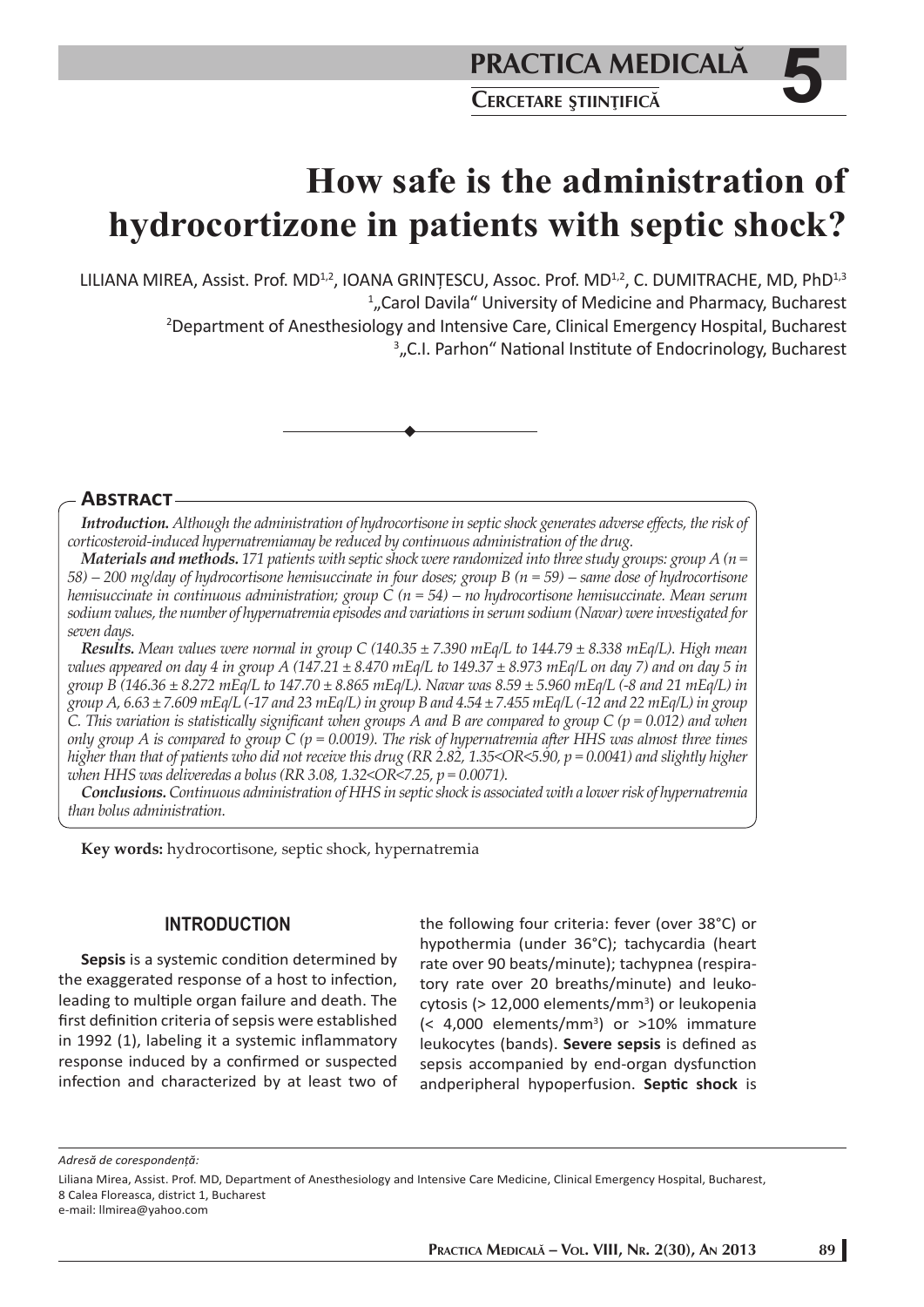represented by sepsis accompanied by persistent arterial hypotension which does not respond to adequate administration of intravenous fluids.

Sepsis is considered to be the main cause of morbidity and mortality in the intensive care unit (ICU) (2). The incidence of sepsis and severe sepsis in the ICU varies between 20 and 80% in observational studies (3-7). Septic shock affects between 10 and 30% of the patients admitted to the ICU (3,5,8) and its incidence is currently on the rise (4).

The efficacy of cortisol administration in septic shock generates many controversial issues, among them being the difficulty in establishing a correct diagnosis of relative adrenal insufficiency in septic patients, the lack of influence of corticosteroid administration on mortality rates and the high risk of adverse effects associated with the use of these drugs. These aforementioned complications of corticosteroid use include immunosuppression, decreasedleukocyte count, superinfection, hyperglycemia andfractious blood glucoselevels, hypernatremia, hypokalemic metabolic acidosis, apoptosis at the level of the intestinal epithelium with an increased risk of gastro-intestinal complications, abnormal wound healing, acute psychosis and neuromyopathy leading to difficulties in weaning the patient off the ventilator (9). The extent of these complications varies according to the dosage, as well as the type and duration of corticosteroid administration. Septic patients with relative adrenal insufficiency are at increased risk of hyponatremia; this is indeed one of the criteria according to which this condition is diagnosed. Hypernatremia is often influenced by iatrogenic factors, such as the excessive use of isotonic solutions (normal saline), the administration of high quantities of sodium bicarbonate solutions to treat metabolic acidosis and extensive uncorrected fluid and electrolyte loss.

The objective of this study was to evaluate the safety of administering hydrocortisone in septic patients by investigating their serum sodium profile. To our knowledge, there are only a few studies which compare the influence of the mode of corticosteroid administration on hemodynamic parameters and treatment tolerance. We therefore based this study on the hypothesis that the continuous administration of corticosteroids may lower the risk of hypernatremia in patients with sepsis.

# **MATERIALS AND METHODS**

This is a prospective, randomized, unicentric study which took place at a multidisciplinary

intensive care unit (ICU) with 35 beds which host patients with medical and surgicalillnesses, as well as patients with multiple trauma. 181 of patients admitted to the ICU during a period of 5 years and 8 months met all the inclusion and exclusion criteria of this study and signed an informed consent form. 10 patients were then excluded due to incomplete data or withdrawal of their consent during the study. The remaining 171 patients were randomized into three study groups according to the type of treatment they received: group A ( $n = 58$ ) treated with 200 mg/ day of hydrocortisone hemisuccinate (HHS) divided into four doses, group  $B(n = 59)$  who received an equal dose of HHS via continuous administration and group C ( $n = 54$ ) was not treated with HHS. This treatment was administered for the duration of seven consecutive days. Serum sodium values were investigated by comparing mean individual values, the number of hypernatremia episodes and the variations in serum sodium in a given patient (Na<sub>var</sub>).

The following **inclusion criteria** were adopted:

**1.** Patients over 18 years of age whose legal representative(s) signed an informed consent form.

**2.** The presence of septic shock, defined according to the following criteria (1,10):

a. proof of infection **or**a high index of suspicion;

b. three or more of the following criteria: mechanical ventilation, heart rate over 90 beats/ minute, the presence of fever or hypothermia (body temperature  $> 38^{\circ}$ C or < 36 $^{\circ}$ C), the presence of leukocytosis (> 12.000 leukocytes/ mm<sup>3</sup>) or leukopenia (< 4,000 leukocytes/mm<sup>3</sup>);

c. sepsis-induced persistent arterial hypotension (diagnosed after the exclusion of all other potential causes of hypotension in patients with a systolic blood pressure < 90 mmHg or a decrease in systolic blood pressure by  $\geq 40$ mmHg or a mean arterial blood pressure  $\leq 65$ mmHg).

**3.** The necessity of noradrenaline administration to maintain a mean arterial blood pressure > 70 mmHg (despite adequate fluid resuscitation).

The following **exclusion criteria** were adopted: patients with preexistent adrenal pathology, patients who had received corticosteroids or immunosuppressants in the year before, HIV infection, acute myocardial infarction, pulmonary embolism, terminal cancer, chronic renal insufficiency necessitating hemodialysis, Child-Pugh Class C hepatic cirrhosis,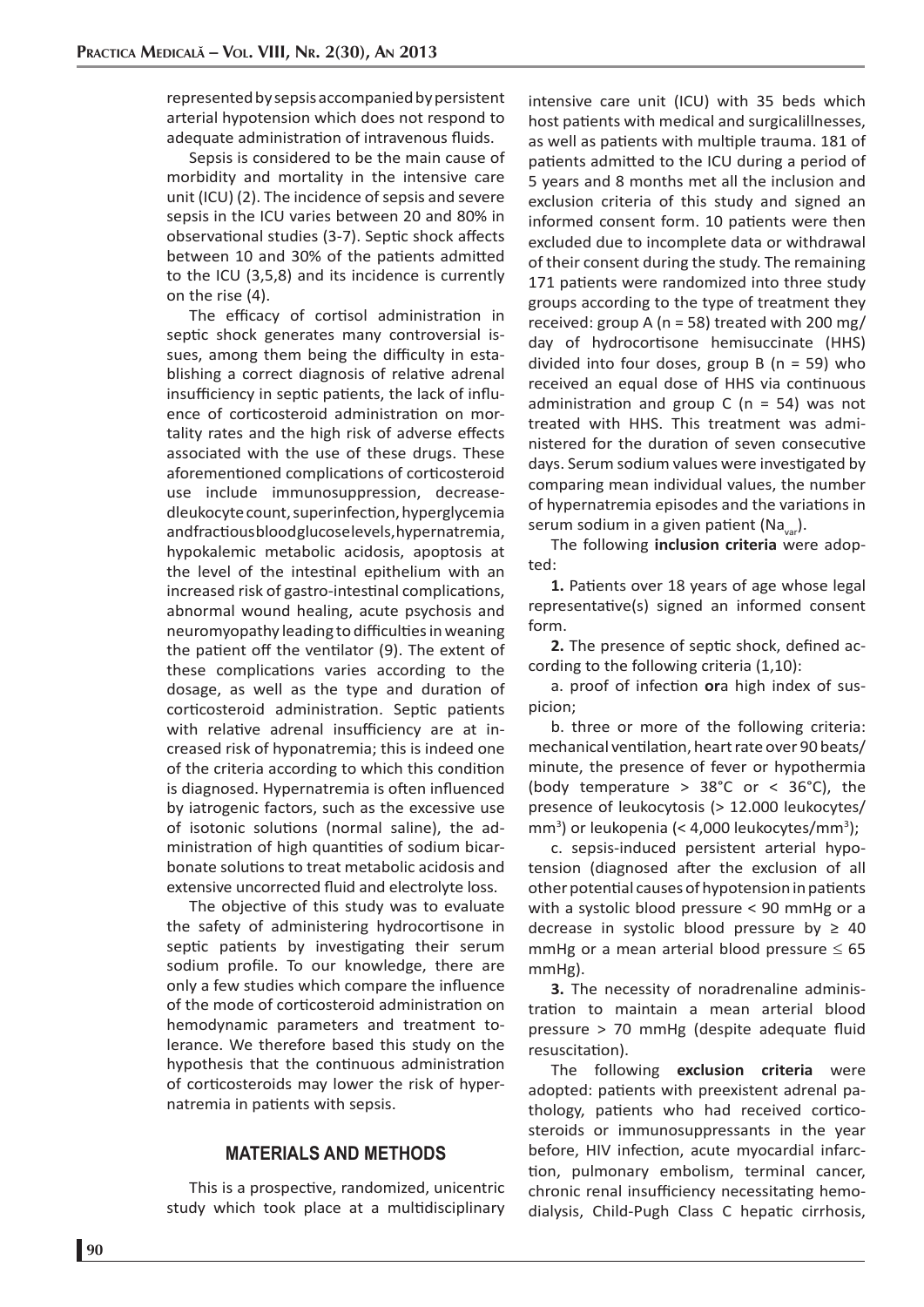patients who were not expected to survive more than 24 hours, patients under 18 years of age.

The present study was approved by the hospital's Ethics Committee and informed consent was obtained from the patients' legal representatives after the diagnosis of septic shock was established, but before randomization. Patients were assigned to one of the three study groups by a computer, using the ratio  $1:1:1$  and a list of randomized numbers compiled by a person who was not involved in the study. Patients were recruited into the study in the first 24 hours after the onset of septic shock.

The following **parameters** were recorded:

1. **Demographic data**: age, sex, body weight, diagnosis at admission (according to which the patients were divided into a medical, surgical or trauma ICU group)

- 2. **The origin of sepsis**
- 3. **Hemodynamic parameters**:

*• standard, non-invasive monitoring*: heart rate, EKG tracing (leads DII or  $V_2$ ), systolic and diastolic arterial blood pressure ( $_{\textrm{\tiny{S}}}$ BP,  $_{\textrm{\tiny{D}}}$ BP), hourly urine output;

• *invasive monitoring*: mean arterial blood pressure (BP), central venous pressure (CVP), cardiac index (CI), stroke volume (SV), stroke volume index (SVI), stroke volume variation (SVV), systemic vascular resistence index (SVRI), central venous oxygen saturation (ScvO<sub>2</sub>).

4. **General parameters**: peripheral body temperature (°C)

5. **Respiratory parameters**: respiratory frequency, oxygen saturation of peripheral arterial blood (SpO<sub>2</sub>), type of mechanical ventilation and its associated parameters, fraction of inspired oxygen (FiO<sub>2</sub>)

6. **Parameters derived from the analysis of**  arterial blood gasses: partial pressure of oxygen in peripheral arterial blood (pa $O_2$ ), partial pressure of carbon dioxide in peripheral arterial blood (paCO<sub>2</sub>), blood pH, serum bicarbonate, base excess (BE), difference between the alveolo-arterial oxygen gradient (p(A-a)O<sub>2</sub>), serum lactate; we also calculated the pa $O_2$ /FiO<sub>2</sub> ratio.

7. **Biochemical parameters**: complete blood count, glycemia, electrolytes (sodium, potassium, chloride), common coagulation tests (apTT, INR, fibrinogen), transaminases, total bilirubin and its fractions, serum albumin, urea and creatinine.

#### 8. **The daily administered dose of noradrenaline.**

According to their diagnosis upon admission to the ICU, the patients were divided into three categories: trauma (T), surgical cases (S) and medical cases (M). Haemodynamic monitorization of the patients was done by both invasive and non-invasive methods in all patients. Invasive monitoring was done using the Vigileo<sup>™</sup> monitor (Edwards Lifesciences Corporation, Irvine, USA) and the FloTrac™ dedicated pressure sensor. This sensor was connected to a common arterial catheter which was inserted at the level of the radial artery. Single- or multilumen central venous catheters (Vygon Corporation, Ecouen, France) were used to monitor central venous pressure and were inserted into the superior vena cava via the internal jugular vein or the subclavian vein. Non-invasive and invasive parameters were recorded every hour, but only the "worst" values recorded every 24 hours were taken into account when introducing this information into a database or when calculating the gravity scores. The drug used in this study was hydrocortisone hemisuccinate commercialized in 100 mg-flasks (E.I.P.I.C.O. MED SRL - Romania: 100 mg powder and 2 mL benzyl-alcohol 0.9% as a reconstitution solution).

#### **RESULTS**

The mean age of the patients included in this study was  $60.41 \pm 19.36$  years in group A, 59.02  $±$  20.28 years in group B and 61.00  $±$  18.54 years in group C. The following gender distribution was present: group A women/men – 16/42; group B women/men – 21/38; group C women/ men  $-22/32$ . Figure 1 shows the distribution of thepatients in these three groups according to their ICU admission category (T, S and M). There were no statistically significant differences in mean age, gender distribution, ICU admission category and gravity scores between the three groups, as demonstrated by Table 1.

Table II presents the variations in mean serum sodium values registered in the seven days during which the patients were observed. The results show an increase in serum sodium values in all three study groups, because Na<sub>var</sub> > 0.  $Na<sub>var</sub>$  is defined as the difference between the values of serum sodium on the last day and first day of monitorization (measured in mEq/L). The recorded Na<sub>var</sub>values were 8.59  $\pm$  5.960 mEq/L (with variations between -8 and 21 mEq/L) in group A,  $6.63\pm7.609$  mEq/L (with variations between -17 and 23 mEq/L) in group B and 4.54  $\pm$ 7.455 mEq/L (with variations between -12 and 22 mEq/L) in group C. These differences in Na<sub>var</sub> values were statistically significant when groups A and B were compared to group C (i.e. hydrocortisone administration vs. control;  $p = 0.012$ )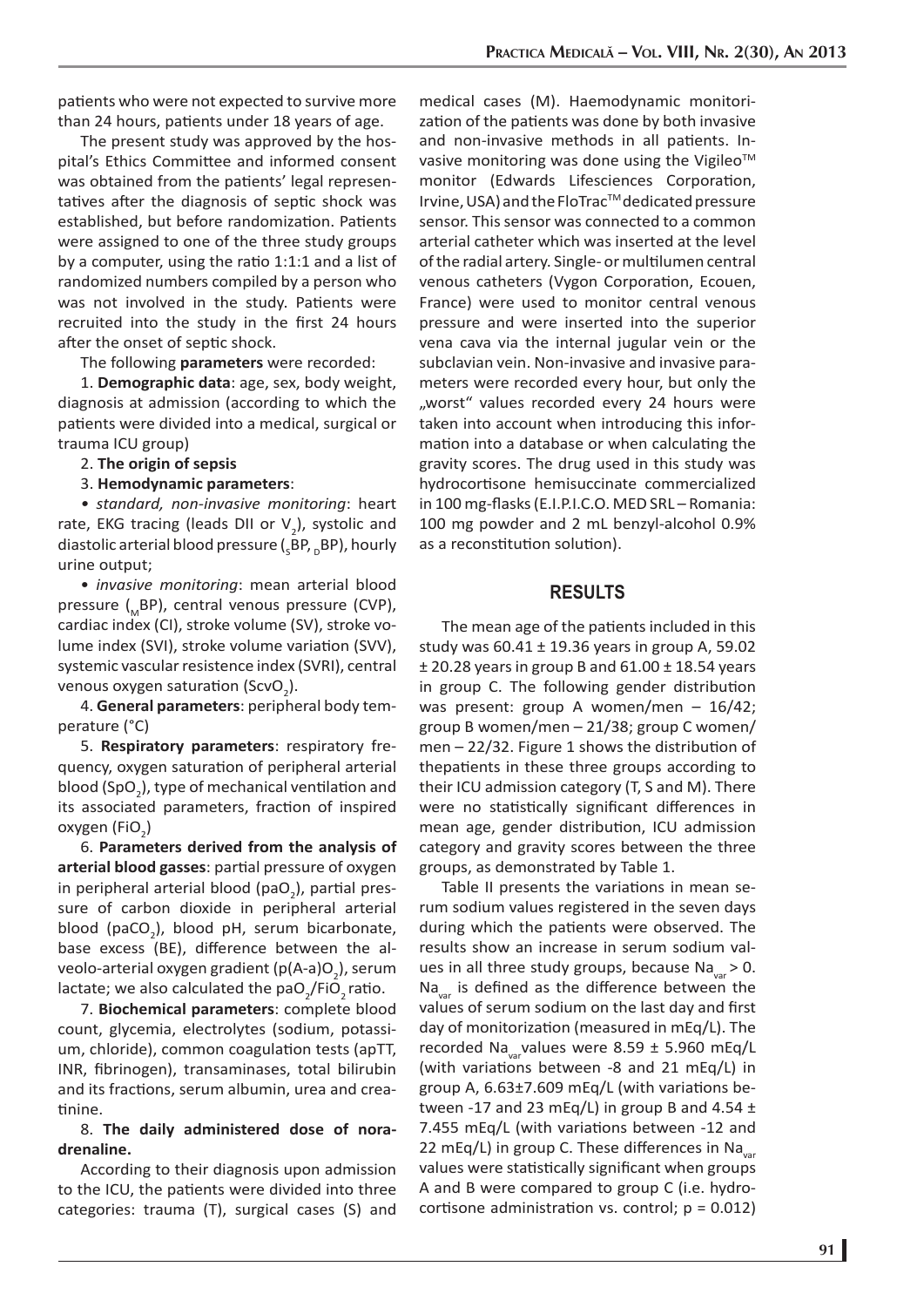

*FIGURE 1. The associati ve distributi on of pati ents according to study group and diagnosis upon admission to the ICU (T – trauma, S – surgery and M – medical)*

| <b>TABLE 1.</b> The description of the study groups according to the following demo- |
|--------------------------------------------------------------------------------------|
| graphical parameters: age, sex, admissions category, gravity scores                  |

|                                                               |   | <b>Study group</b>                          |                   |                   |       |  |  |
|---------------------------------------------------------------|---|---------------------------------------------|-------------------|-------------------|-------|--|--|
| Parameter                                                     |   | A $(n = 58)$<br>$C (n = 54)$<br>$B(n = 59)$ |                   |                   | р     |  |  |
| Age (years)                                                   |   | $60.41 \pm 19.36$                           | $59.02 \pm 20.28$ | $61.00 \pm 18.54$ | 0.855 |  |  |
| <b>ICU Admissions S</b>                                       |   | 16                                          | 18<br>11          |                   |       |  |  |
| Category                                                      | M | 13                                          | 10                | 16                | 0.525 |  |  |
|                                                               |   | 29                                          | 31                | 27                |       |  |  |
| Gender                                                        | F | 16                                          | 21                | 22                | 0.335 |  |  |
|                                                               | M | 42                                          | 38                | 32                |       |  |  |
| <b>SOFA</b>                                                   |   | $12 \pm 2.59$                               | $12 \pm 2.12$     | $11 \pm 2.56$     | 0.428 |  |  |
| <b>APACHE II</b>                                              |   | $21.5 \pm 9.9$                              | $24 \pm 7.83$     | $22.5 \pm 9.65$   | 0.82  |  |  |
| <b>SAPS II</b>                                                |   | $51 \pm 16.14$                              | $52 \pm 16.57$    | $51 \pm 15$       | 0.332 |  |  |
| SOFA – Sequential Organ Failure Assessment Score              |   |                                             |                   |                   |       |  |  |
| APACHE II - Acute Physiology and Chronic Health Evaluation II |   |                                             |                   |                   |       |  |  |
| SAPS II - Simplified Acute Physiology Score II                |   |                                             |                   |                   |       |  |  |

and when groups A and C were compared (i.e. bolus administration of hydrocortizone vs. control;  $p = 0.019$ ).

Normal values of serum sodium were present throughout the duration of the study in group C, varying between 140.35 ± 7.390 mEq/L and  $144.79 \pm 8.338$  mEg/L. Contrastingly, this parameter was abnormal in groups A and B. Continually rising values of serum sodium were registered in group A on days 4 (147.21  $\pm$  8.470 mEq/L) through 7 (149.37  $\pm$  8.973 mEq/L) and in group B on days 5 (146.36 ± 8.272 mEq/L) through 7 (147.70  $\pm$  8.865 mEq/L). One can presume that hydrocortisone administration favors hypernatremia – serum sodium values are increased on days 4 and 7 in both group A and group B in comparison to group C ( $p = 0.038$  and 0.035, respectively). Na<sub>var</sub> is significantly higher in groups A and B compared to group C ( $p = 0.012$ ). One can

observe that hypernatremia progresses faster who hydrocortisone is administered as a bolus instead of being given in a continual fashion: hypernatremia appears on day 4 in group A vs. day 5 in group B. However, this difference was not statistically significant between the two groups ( $p > 0.05$ ). A signifi cant rise in serum sodium values is detected between days 4 and 7 when group A is compared to group C, but this rise is not statistically significant when group B is compared to group C (except on day 2).

Table 3 shows that the frequency of hypernatremia is almost constant in group C, but doubles itself during the study period in group A (13 episodes on day 1 vs. 31 episodes on days 4-7) and group B (12 episodes on day 1 vs. 25-27 episodes on days 3-7). These differences are statistically significant between groups A and C ( $p_{\text{AC}}$  < 0.05).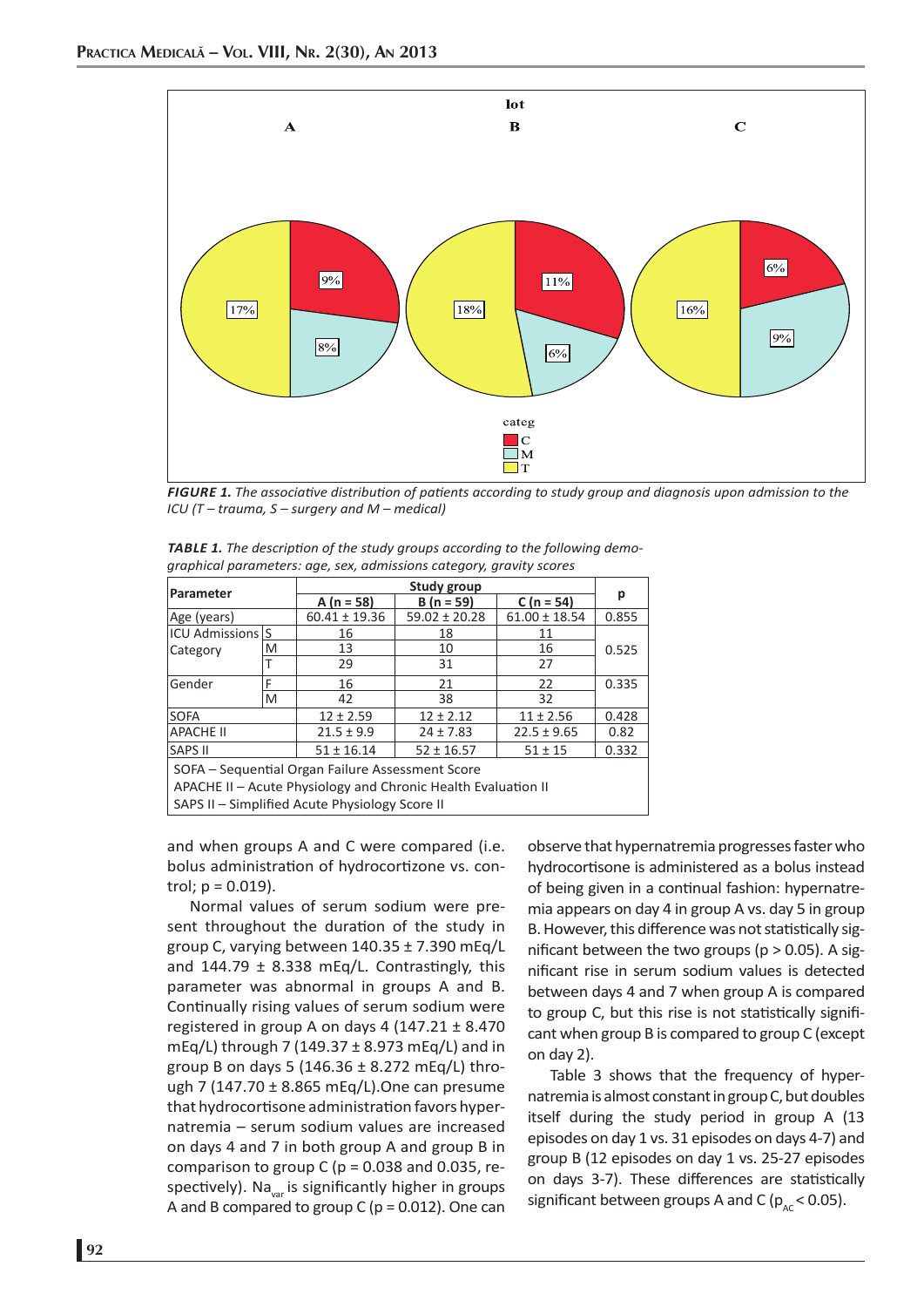| <b>Serum</b>                                                                                                                             | <b>STUDY GROUPS</b> |                              |                       | P        |       |           |          |
|------------------------------------------------------------------------------------------------------------------------------------------|---------------------|------------------------------|-----------------------|----------|-------|-----------|----------|
| sodium<br>levels                                                                                                                         | Group A $(n = 58)$  | <b>Group B</b><br>$(n = 59)$ | Group C<br>$(n = 54)$ | A/B/C    | A/B   | A/C       | B/C      |
| Day 1                                                                                                                                    | $141.28 \pm 6.542$  | $141.53 \pm 7.326$           | $140.35 \pm 7.390$    | 0.656    | 0.846 | 0.484     | 0.399    |
| Day 2                                                                                                                                    | $143.30 \pm 7.338$  | $144.08 \pm 7.221$           | $141.17 \pm 6.952$    | 0.088    | 0.566 | 0.120     | $0.031*$ |
| Day 3                                                                                                                                    | $145.27 \pm 8.089$  | $145.57 \pm 7.527$           | $143.12 \pm 6.425$    | 0.178    | 0.841 | 0.131     | 0.072    |
| Day 4                                                                                                                                    | $147.21 \pm 8.470$  | $145.72 \pm 7.923$           | $143.24 \pm 7.293$    | $0.038*$ | 0.351 | $0.012*$  | 0.098    |
| Day 5                                                                                                                                    | $147.73 \pm 8.666$  | $146.36 \pm 8.272$           | $144.00 \pm 7.530$    | 0.072    | 0.408 | $0.023*$  | 0.136    |
| Day 6                                                                                                                                    | $148.49 \pm 8.317$  | $147.06 \pm 8.329$           | $144.57 \pm 7.525$    | 0.053    | 0.387 | $0.015*$  | 0.121    |
| Day 7                                                                                                                                    | $149.37 \pm 8.973$  | $147.70 \pm 8.865$           | $144.79 \pm 8.338$    | $0.035*$ | 0.348 | $0.010*$  | 0.099    |
|                                                                                                                                          | $8.59 \pm 5.960$    | $6.63 \pm 7.609$             | $4.54 \pm 7.455$      | $0.012*$ | 0.124 | $0.0019*$ | 0.1437   |
| Na <sub>var</sub>                                                                                                                        | Min. -8             | Min. -17                     | Min. -12              |          |       |           |          |
|                                                                                                                                          | Max. 21             | Max. 23                      | Max. 22               |          |       |           |          |
| Na <sub>var</sub> = the difference between the serum sodium values (expressed in mEq/L) on the first and last day of the study<br>period |                     |                              |                       |          |       |           |          |

*TABLE 2. The variation of serum sodium levels (Na<sub>var</sub>) in the three study groups during the seven days in which hydrocorti sone hemisuccinate (HHS) was administered*

( $*$  = statistically significant differences in serum sodium values between study groups,  $p < 0.05$ )

| <b>TABLE 3.</b> The dynamic distribution of hypernatremia episodes in the three study |  |  |  |  |  |  |
|---------------------------------------------------------------------------------------|--|--|--|--|--|--|
| groups during the seven days in which hydrocortisone hemisuccinate (HHS) was ad-      |  |  |  |  |  |  |
| ministered                                                                            |  |  |  |  |  |  |
|                                                                                       |  |  |  |  |  |  |

|               | <b>STUDY GROUP</b>           |                       |                     | P        |       |          |          |
|---------------|------------------------------|-----------------------|---------------------|----------|-------|----------|----------|
| Hypernatremia | <b>Group A</b><br>$(n = 58)$ | Group B<br>$(n = 59)$ | Group C<br>(n = 54) | A/B/C    | A/B   | A/C      | B/C      |
| Day 1         | 13                           | 12                    | 12                  | 0.956    | 0.481 | 0.581    | 0.822    |
| Day 2         | 16                           | 17                    | 9                   | 0.146    | 0.241 | 0.128    | 0.179    |
| Day 3         | 26                           | 27                    | 13                  | 0.098    | 0.995 | 0.053    | $0.042*$ |
| Day 4         | 30                           | 25                    | 12                  | $0.013*$ | 0.566 | $0.002*$ | $0.042*$ |
| Day 5         | 31                           | 25                    | 15                  | 0.071    | 0.442 | $0.014*$ | 0.228    |
| Day 6         | 31                           | 23                    | 14                  | $0.025*$ | 0.276 | $0.005*$ | 0.179    |
| Day 7         | 31                           | 25                    | 13                  | $0.021*$ | 0.487 | $0.004*$ | 0.074    |

 $(* =$  statistically signigicant differences in the daily frequency of hypernatremia in the three study groups,  $p < 0.05$ )

Table 4 analyses the risk of hypernatermia as a function of HHS administration pattern and route. The results suggest that the administration of HHS significantly favors the ocurrence of elevations in normal serum sodium levels ( $p_{AB/C}$ 0,05;  $p_{A/C}$  < 0,05;  $p_{B/C}$  < 0.05), as the risk of hypernatremia is approximately three times greater in patients who received cortisol compared to those who were not treated with this drug (RR 2.82, 1.35<OR<5.90, p = 0.0041). This risk is greater in patients who received a bolus of HHS in

comparison to those who have not (group A – RR 3.08, 1.32<OR<7.25 vs. group  $C - p = 0.0071$ ; group B – RR 2.58, 1.12<OR<6.01 vs. group C, p = 0.0245). The mean risk of hypernatremia which can be atributed to HHS is 64.5%. This risk was greater in patients who received boluses of HHS (67.5%) in comparison to those in which HHS was administered continually (61.24%). If the administration of HHS as a bolus is compared with continuous administration, the risk of hypernatremia which can be attributed to HHS

 $\overline{\phantom{0}}$ 

*TABLE 4. The risk of hypernatremia as a functi on of hydrocorti sone hemisuccinate (HHS) administrati on patt ern and route*

| Comparison between   p<br>study groups |           | Estimated relative risk of hypernatremia<br>after administration of HHS (OR; CI 95% OR) | The risk of hypernatremia due to<br>the adminstration of HHS (%) |
|----------------------------------------|-----------|-----------------------------------------------------------------------------------------|------------------------------------------------------------------|
| $(A+B)$ vs. $C$                        | $0.0041*$ | 2.82 (1.35 <or<5.90)< td=""><td>64.5</td></or<5.90)<>                                   | 64.5                                                             |
| A vs. C                                | $0.0071*$ | 3.08 (1.32 <or<7.25)< td=""><td>67.5</td></or<7.25)<>                                   | 67.5                                                             |
| B vs. C                                | $0.0245*$ | 2.58 (1.12 <or<6.01)< td=""><td>61.24</td></or<6.01)<>                                  | 61.24                                                            |
| A vs. B                                | 0.7705    | 1.20(0.54 <or<2.65)< td=""><td>16.7</td></or<2.65)<>                                    | 16.7                                                             |

 $(* =$  statistically signigicant differences in the frequency of hypernatremia between the three study groups,  $p < 0.05$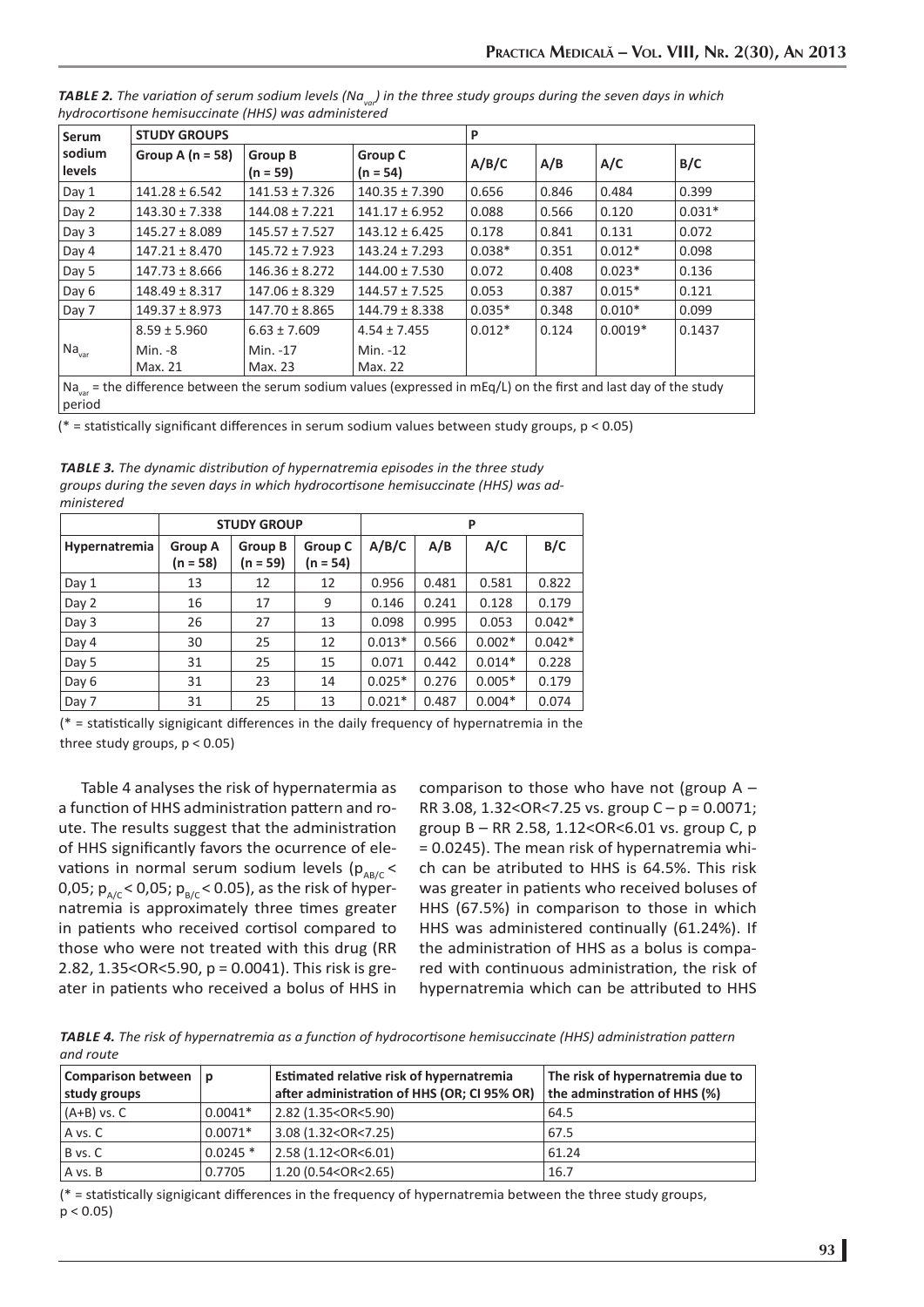is 16.7%, RR 1.20, 0.54<OR<2.65, p = 0.7705 (no statistical significance).

# **DISCUSSIONS**

Although the use of corticosteroids in the treatment of severe infections has been a controversial subject for over 50 years (11,12), some aspects still have not been elucidated.

A normal adult secretes 15-25 mg of cortisol/ day, reaching 200-350 mg/day in maximum stress (13). These data have led pharmacologists to classify corticosteroid doses into small (25-200 mg/ day), stress-dose (200-300 mg/day), supraphysiological (300-1,000 mg/day) and extreme (>1,000 mg/day) (13). The ideal dose of corticosteroids in patients with sepsis should eliminate hyperinflammation without triggering immunosuppression or other adverse reactions (13). The emergence of the concept of relative adrenal insufficiency emerged influenced physicians to administer substitutive doses of cortisol (maximum 200 mg/day) for longer periods of time (7 days or until the remission of septic shock) (14-25). The use of higher doses is clearly contraindicated in septic shock.

Very few studies have correlated the mode of administration of HHS (bolus vs. continuous) with the drug's adverse effects. A study done by Keh et al. in 2003 (26) compared the continuous administration of low doses of cortisol to placebo and demonstrated the benefic effects of the drug on both haemodynamic parameters and proinflammatory mediators. Other experimental studies have shown that bolus administration leads to variations in the serum concentration of cortisole, with the subsequent inhibition of the cellular immune response (27). Loisa et al. (28) was the first to compare continuous and bolus administration

of HHS with respect to glycemic control and septic shock remission. He concluded that continuous administration reduces the number of hyperglycemic episodes and facilitates their control using smaller and less-frequently adjusted doses of insulin. No haemodynamic differences between the two groups were noted. However, continuous administration may lead to a persistent inhibition of the hypothalamic-pituitary-corticoadrenal axis. Current data do not allow us to make a firm recommendation in this sense, although it seems to be better to administer HHS in a continuous manner when possible (29).

The current study has demonstrated that the administration of cortizol increases the risk of hypernatremia in patients with septic shock. When HHS is administered, the number of hypernatremic episodes is twice a great, the mean serum sodium levels rise above normal on the fourth (bolus), respectively on the fifth day of treatment (continuous administration) and the risk of hypernatremia is three times as high. The results of this study confirm the possible advantages demonstrated by continuous administration of HHS (group B) in comparison to bolus administration of similar doses (group A) in patients with septic shock: hypernatremia appears 24 later in the former group and the relative risk of hypernatremia is smaller (RR 2.58 vs. 3.08).

# **CONCLUSIONS**

The present study confirms the hypothesis that patients with septic shock who receive hydrocortisone are at higher risk of developing hypernatremia, although this risk can be lowered by the administration of the drug in a continuous mode.

#### **RESOURCES**

- **1. Bone R., Balk R., Cerra F. et al.** (1992) Definitions for sepsis and organ failure and guidelines for the use of innovative therapies in sepsis. The ACCP/SCCM Consensus Conference Committee. American College of Chest Physicians/ Society of Critical Care Medicine. *Chest*. 101 (6): 1644-55
- **2. Alberti C., Brun-Buisson C., Goodman S.V.,**  et al. (2003) Influence of systemic inflammatory response syndrome and sepsis on outcome of critically ill infected patients. *Am J Respir Crit Care Med*. 168:77-84
- **3. Angus D.C., Linde-Zwirble W.T., Lidicker J., et al.** (2001) Epidemiology of severe sepsis in the United States: analysis of incidence, outcome, and associated costs of care. *Crit Care Med*. 29:1303-1310
- **4. Karlsson S., Varpula M., Ruokonen E., et al.**  (2007) Incidence, treatment, and outcome of severe sepsis in ICU-treated adults in Finland: the Finnsepsis study. *Intensive Care Med*. 33:435-443
- **5. Annane D., Aegerter P., Jars-Guincestre M.C., Guidet B.** (2003) Current epidemiology

of septic shock: the CUB-Rea Network. *Am J Respir Crit Care Med*. 168:165-172

- **6. Finfer S., Bellomo R., Lipman J., et al.** (2004) Adult-population incidence of severe sepsis in Australian and New Zealand intensive care units. *Intensive Care Med*. 30: 589-596
- **7. Martin C.M., Priestap F., Fisher H., et al.** (2009) A prospective, observational registry of patients with severe sepsis: the Canadian Sepsis Treatment and Response Registry. *Crit Care Med*. 37: 81-88